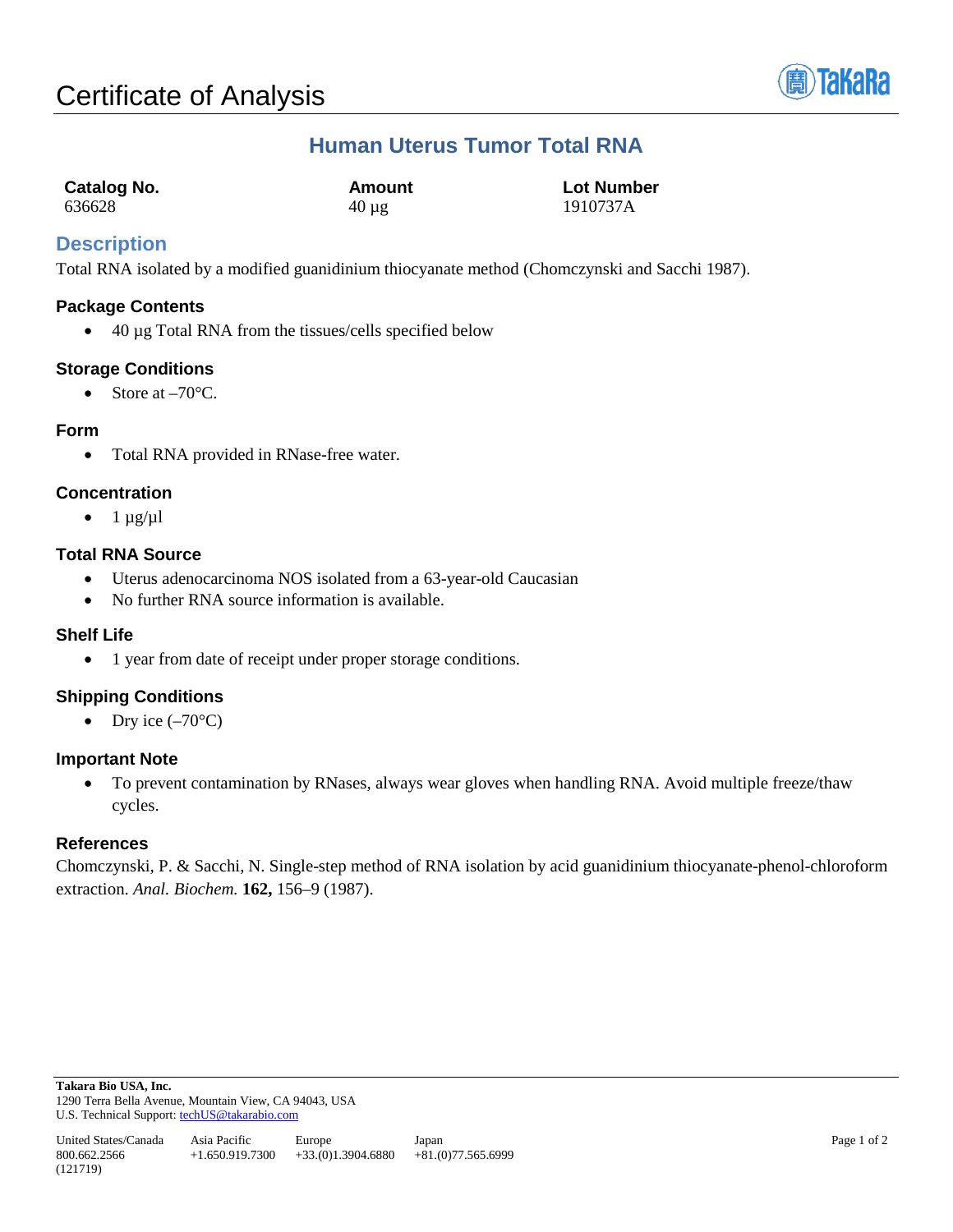# Certificate of Analysis Cat. No. 636628

Human Uterus Tumor Total RNA

# **Quality Control Data**

This lot of total RNA was analyzed by capillary electrophoresis (CE) using an Agilent 2100 Bioanalyzer. The actual electropherogram trace for this RNA is provided below. RNA concentration and purity were evaluated by UV spectrophotometry.

Both the area ratio of the 28S/18S rRNA peaks, and the proportion (relative percentage) of these two peak areas to the total area under the electropherogram provide reliable quantitative estimates of RNA integrity. For both of these criteria, this sample meets or exceeds our standards for high-quality total RNA.



It is certified that this product meets the above specifications, as reviewed and approved by the Quality Department.